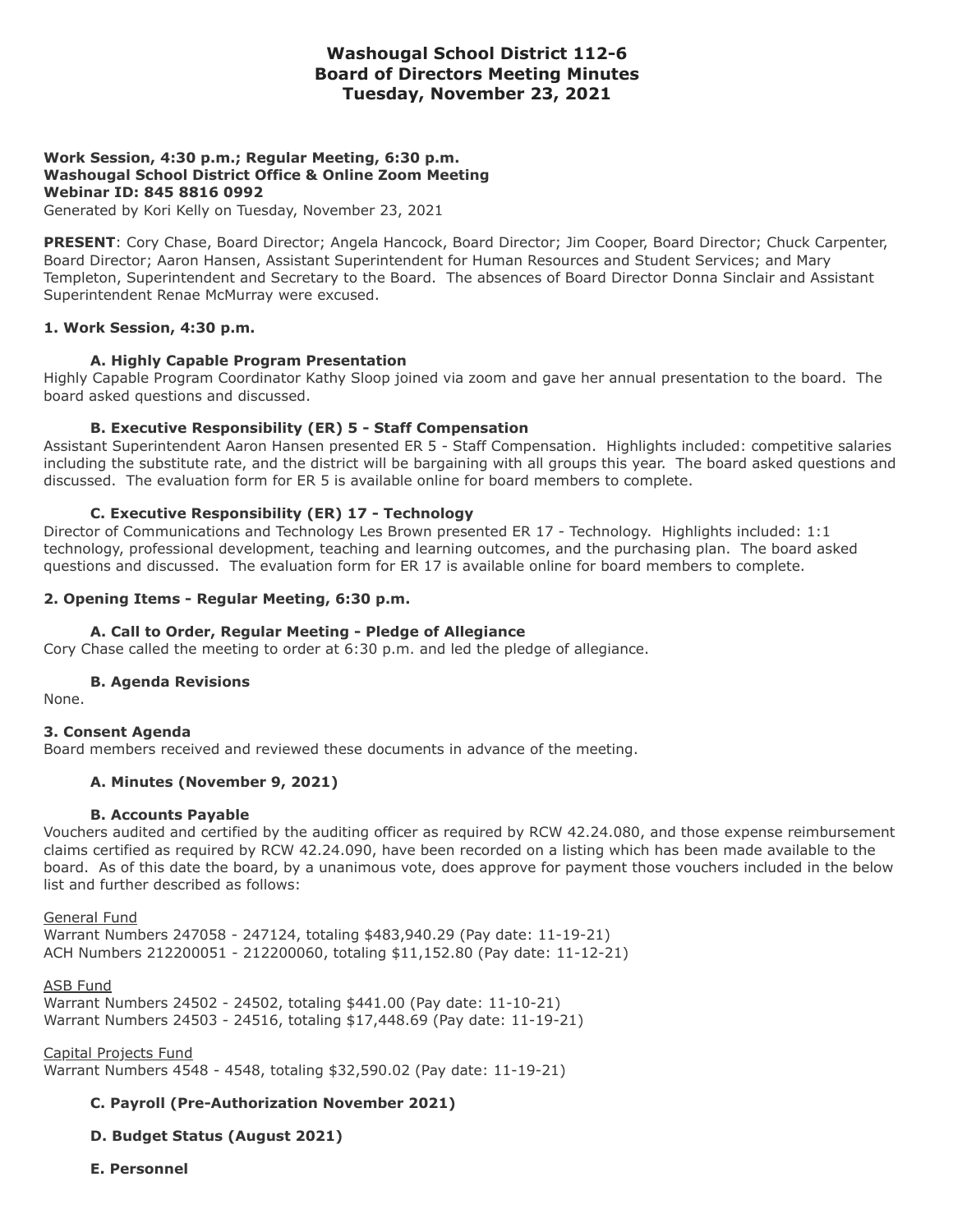# Appointments:

Madison Wilcox, Para, WHS, effective 11/29/21 Antonio Harris, Campus Security , WHS, effective 11/22/21 Hayley Alvarado, Teacher, GES, effective 11/8/21 Nicole Prince, Teacher, CRGE, effective 11/8/21 - 6/15/22 Denise Croucher, Boys Swim Team, WHS, effective 11/15/21 Tracey Stinchfield, Student Support Assistant, JMS, effective 11/17/21 Carly Hack, Community Ed & Early Learning Coordinator, DO, effective 11/29/21 Elizabeth Wynegar, Health Room Assistant, DO-GES, effective 11/29/21 Lori Doty, Day Custodian, CRGE, effective 12/13/21

## Resignations:

James Vaughan, Boys Basketball & Equipment, CCMS, effective 11/1/21

#### Retirements:

Victoria Anderson, Para, JMS, effective 12/1/21

#### Leaves of Absence:

Randy Austin, Para, WHS, effective 10/7/21-10/15/21 Patty Casteel, Bus Driver, BB, effective 9/14/21-1/3/22 Dana Morris, Bus Driver, BB, effective 10/25/21-11/19/21

#### **F. Donations**

Clark County Construction, five picnic tables valued at \$1,000.00, to be located at any district property.

## **G. Approval of Legislative Priorities**

## **H. Revision of 2021-22 Board Meeting Calendar**

#### **I. Approval of Consent Agenda**

Angela Hancock moved to approve the consent agenda as presented, and Chuck Carpenter seconded. The motion carried unanimously.

## **4. Comments**

## **A. Comments - Board of Directors**

Angela Hancock thanked Clark County Construction for the generous donation. Angela wished everyone a Happy Thanksgiving, and let everyone know there are resources available through the schools if anyone needs help.

Jim Cooper thanked Clark County Construction for the donation, and said donations make a big difference. Jim thanked Unite! for Red Ribbon Week, and shared that he was grateful to go to the Washington State School Directors Association (WSSDA) conference.

Chuck Carpenter said he had a great time at the recent high school performance, and it was great to be together in the auditorium.

# **B. Student Representatives**

None.

## **C. Superintendent's Update**

Superintendent Mary Templeton shared her thankfulness for the preparation of our staff, and their sense of responsibility. Mary wished everyone peace and rest for Thanksgiving, and shared she is thankful for her own children.

Assistant Superintendent Aaron Hansen highlighted the contributions of WHS staff member Fran McCarty, and the thousands of students she supported in the library and theater productions.

## **D. Citizen Comments - General**

LaDonna Kirkpatrick thanked the board for holding up in the current climate, and said that if you are against the current mandates, there are other options like online and homeschool. She said that people need to come together, but there is a lot of complaining about freedom to not wear masks, but that is violating others' rights.

Ellie read a list of words identifying CRT, including bias, social justice and racism. She also said individual board members have no morals or souls, said policies are against the Civil Rights Act, and said all board members are racist and white supremacists. She wished all a Happy Thanksgiving.

Patricia asked why the district website says the board is following state law, then read several parts of the Memorandum of Understanding (MOU) with the teachers union. She said allowing the union to dictate rules is unconscionable, and the